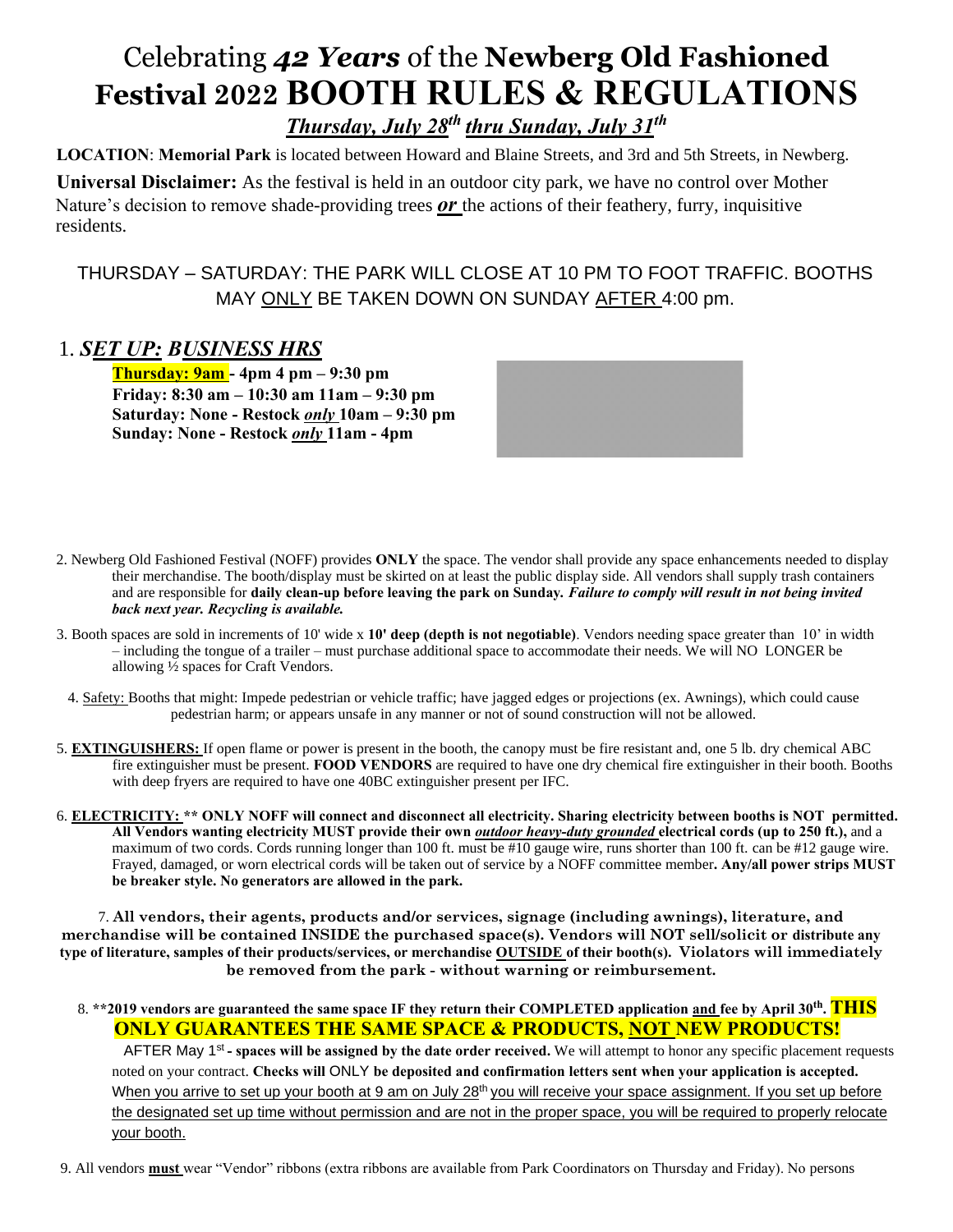under the age of 18 shall be allowed in booths without an adult present.

- **10. NOFF RESERVES THE RIGHT TO RESTRICT THE SALE OF ANY/ALL PRODUCT(S) INCLUDING FOOD, AND LIMIT THE NUMBER OF VENDORS SELLING LIKE PRODUCTS** (specialty items, jewelry, wood products, etc.). Previous year's vendors get first preference of their same space & products if they get their application AND fees in by April 30, any new products added to their list/menu will be subject to approval. **We will no longer be regulating types of beverages duplicated among food vendors**. ITEM(S) NOT LISTED ON YOUR APPLICATION ARE NOT PERMISSIBLE TO SELL**. All merchandise, services, and/or literature must be suitable for a family-oriented atmosphere. Animals or second-hand products cannot be sold in the Park.**
- **11. Insurance ALL vendors must have a certificate of liability insurance - this is being required this year upon the advice of our legal counsel and our festival insurer. A copy of the insurance certificate must be provided upon acceptance as a vendor. The minimum coverage is \$1,000,000 per occurrence /\$2,000,000 general aggregate. Be sure to list the Newberg Old Fashioned Festival, its agents and assigns, the City of Newberg, Chehalem Park and Recreation District as additional insureds. Note: small vendors may be able to be covered by your homeowner's insurance. If you need help finding an insurance carrier, please contact your insurance agent.**

 **12. Food Vendors MUST secure ALL/ANY required County licenses/permits before setting up. PARTICIPATION IN THE FESTIVAL WILL BE DENIED IF YOU FAIL TO DO THIS AND/OR FAIL TO PASS THE HEALTH DEPT INSPECTION**. For more info: Yamhill County Health Dept: 412 Ford St, McMinnville, OR. 9728; 503-434-7525.

- **13. All food vendors will provide their containers for trash, gray water, and grease.** Grease shall NOT be dumped into the gutters, dumpsters, drains, or the park floor, and must be removed from the park by the vendor for proper disposal. **Failure to comply will result in denial of future participation.**
- 14. **CRAFT & OTHER VENDORS**: Commercial vendors are businesses, political booths, and party plans/catalog sales. (Scentsy, Mary Kay, LuLaRoe, etc). Non- Profits must include a copy of their 501(c) status. Non-commercial craft vendors are hobbyists who sell 50% or more handmade products.

15. Streets will be open to car traffic on Thursday for set-up **ONLY**. The rest of the weekend, the streets will be closed on Howard and 5th Streets except for a few spaces that will be posted **'LOADING ZONE ONLY**" or **"HANDICAPPED PARKING**" and will be **STRICTLY** enforced as such. **DO NOT BLOCK DRIVEWAYS!**

- 16. **All FEES MUST BE PAID BY CHECK, MAILED IN, OR HAND DELIVERED after your application is submitted online - YOUR CONTRACT WILL NOT BE ACCEPTED WITHOUT FEEs payable to Newberg Old Fashioned Festival -or-NOFF. Mailing address is 418 Hulet Lane Newberg OR 97132, physical address to hand-deliver is at Krohn's Appliance Service, 2207 Portland Rd Suite C Newberg OR 97132. CASH OR CASHIER CHECKS NOT ACCEPTED**
- 17. DUE TO BEING UNABLE TO CONTACT THE PROPERTY OWNER OF THE LOT WE HAD BEEN USING, WE CAN NO LONGER ALLOW RV SPACES. Please make other arrangements for your stay. DO NOT PARK YOUR RV ON THE STREET.
- 18. The Vendor agrees to hold the following **harmless and free from liability** because of bodily injury to, or property damage of, the Vendors, their agents, employees, or third persons, while in or on the premises occupied by the Vendor: the City of Newberg; The Old Fashioned Festival; and Chehalem Park and Recreation District.
- 19. **Animals, Alcohol, and Smoking are prohibited within the park during the festival. Service animals MUST be identified as such or proper paperwork must be available if requested.** Any vendor with pets in their booth or smoking in the park will be removed immediately **WITHOUT** a refund.
- 20. **Small, "bite-size", individual** suckers/candies will be allowed, but you must provide a wastebasket to dispose of any trash from your handouts. If trash is seen around your booth you will lose the privilege of handing out any products. Products consumable within the park (boxed chocolates, candy bars, nutritional bars, packaged snacks, water bottles and/or water bottles with packets, etc…) will not be permitted to hand out or sell in the craft area of the park.
- 21. **Non-compliance with any of the above rules and regulations will be grounds for immediate removal from the park - without any refund of fees - and potential denial from participating in future Newberg Old Fashioned Festivals.**

#### 22. **NO REFUNDS WILL BE ISSUED AFTER** JULY 1st .

#### *W*e welcome you to the *2022 Newberg Old Fashioned Festival*.

*W*e hope you enjoy all the festivities that are planned. If you need any further information or have any questions, please **email us at noffvendors@gmail.com**

#### **Additional Park Rules:**

a. No skateboard, rollerblades, or bicycles allowed in the park or at festival activities b. Per Ordinance: **ALL pet**s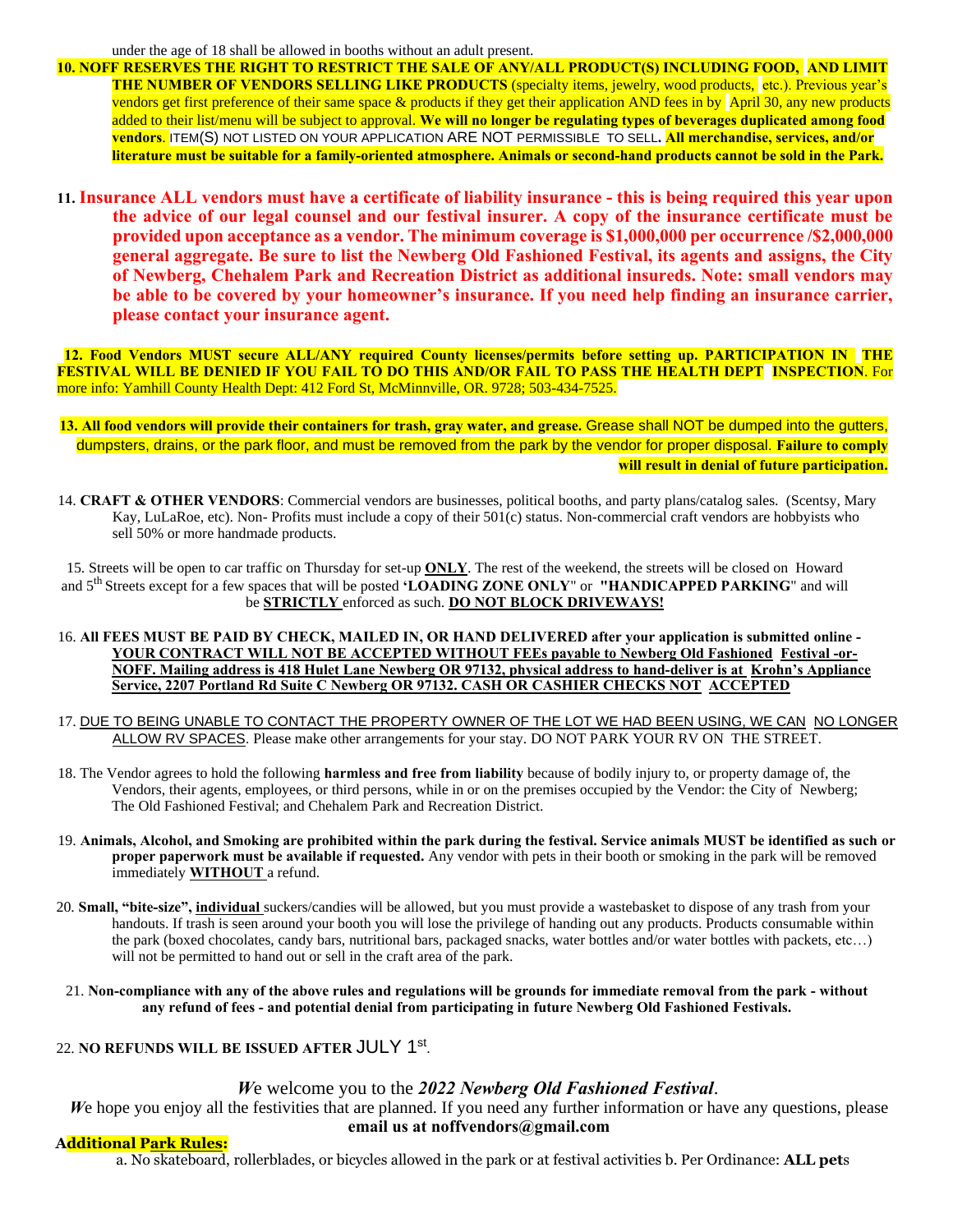are not allowed in the park or festival activity areas during the entire Old Fashioned Festival. Only service animals with proper documentation will be allowed.

c. The use of **alcohol/alcoholic products and tobacco/tobacco products is STRICTLY PROHIBITED**  at all festival activities, in all of Memorial Park, and on all School District properties.

## **A few items of interest….**

❖*Rotary Pancake Breakfast* **in Memorial Park;** 

**Saturday, 7/30, 6 am to 12 pm; and Sunday, 7/31, 7 am – 1 pm** ❖ **Rainier Amusements (Carnival Rides): Thursday through Saturday** (Off of 6th Street between School and College Streets)

❖**Fireworks Spectacular: Saturday, July 30 at 10 pm on Renne Field** 

## **Newberg Old Fashioned Festival Kids Parade Route**



**Kids Parade: Thursday, July 28 @ 6pm.** 

Parade Route is bolded \* Map not to scale

(Blaine St. has railroad tracks down the center of it)

**Grand Parade:**